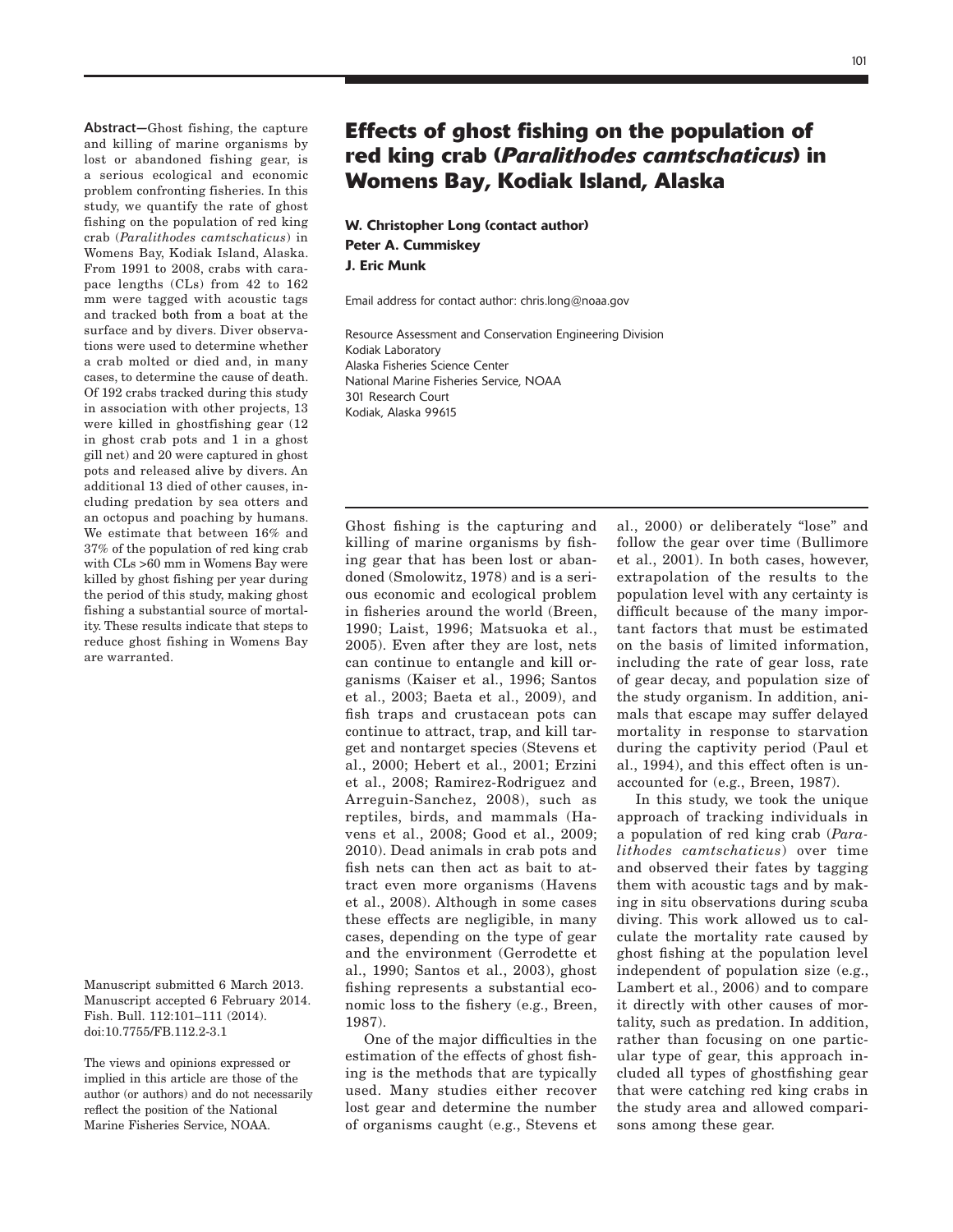This study took place in Womens Bay, which is located in the Gulf of Alaska near the city of Kodiak on Kodiak Island, Alaska, and is a popular site for commercial, sport, and subsistence fishing for a variety of finfish and shellfish species (Fig. 1). Red king crab was the major fishery species in the Gulf of Alaska during the 1960s, but populations of this crab crashed in the 1970s and 80s. The commercial fishery was closed in 1983 and has not been reopened (Orensanz et al., 1998). Since that time, red king crab has been harvested in this region only in a subsistence fishery for which the catch limit has been 3 crabs per household per year. In this fishery, only male crabs with a carapace width >178 mm (or ~154 mm carapace length [CL]) may be taken legally (Orensanz et al., 1998). Crab pots or traps are used to capture red king crabs in this subsistence fishery. Harvest information has been available since 1995 for the Chiniak Bay area, which covers 321.0 km2 and includes Womens Bay. With an area of 8.5 km2, Womens Bay represents only about 2.5% of Chiniak Bay (Fig. 1). Harvest levels in Chiniak Bay from 1995 to 2012 ranged from 10 to 1178 crabs per year (median=66 crabs per year)  $(ADFG)^1$  (Fig 2), which would indicate a low exploitation rate.

The population of red king crab in Womens Bay is not surveyed discretely, and no direct estimate of this population is available. However, the Kodiak district as a whole is surveyed by the Alaska Department of Fish and Game during its westward region trawl survey, when data are collected for estimates of the population size of red king crab and southern Tanner crab (*Chionoecetes bairdi*) in the northeast section of the Kodiak district, which includes Womens Bay (Fig. 1). For that survey ~90 tows are conducted, each 1.85 km long, in the northeast section of the Kodiak district with a 400 mesh eastern otter trawl constructed of 8.9-cm mesh in the body and 3.2-cm mesh in the codend to estimate population size by using the area-swept method (for complete survey methods and design, see Spalinger<sup>2</sup>).

Over the period of 1991–2012, estimates of the size of the population of red king crab in the northeast section have been low, ranging from about 160,000 to 0 (median=9500 crabs) (Fig. 2); these estimates are not precise because red king crabs typically are caught only at a few stations (Spalinger2). Our study area in Womens Bay accounts for <1% of the northeast section, a total area of 1978.5 km2; therefore, the population in Womens Bay is likely a small proportion of the population estimated for this region.

## Materials and methods

Our study is based on a 17-year data set, from 1991 to 2008, of tracking red king crab in Womens Bay with acoustic tags. Crabs were tracked during other projects where behavior and habitat use by red king crab were examined (Dew et al., 1992; Dew and McConnaughey, 2005; Dew, 2010) and were found primarily in pods, which are aggregations of crabs (Dew, 1990). Red king crabs (identified per Donaldson and Byersdorfer, 2005) were captured by divers throughout Womens Bay, and acoustic tags (Sonotronics; Tucson,  $AZ^3$ ) were affixed to each crab's carapace with marine grade epoxy. Only active, healthy-looking crabs were used, and crabs typically were new-shell (i.e., they had recently molted).

Crabs were released from the surface at the same location where they were captured (Fig. 1). Tags emitted unique acoustic sequences, allowing for the identification and tracking of individual crabs, and tracking was performed from the surface with a Sonotronics USR-4D surface acoustic receiver deployed from a boat. Each time a crab was located, the position of the vessel at the sea surface above the crab was recorded with a GPS unit. Accuracy of the boat's location in relation to the crab's location was generally about 40 m and was dependent on depth and weather. Crabs also were tracked with a Datasonics DPL-275A, underwater acoustic dive receiver (Teledyne Benthos, North Falmouth, MA), which allows divers to use acoustic signals to locate tags in situ. Crabs were located on the seafloor by scuba divers, and data were collected on the behavior and habitat of all live, tagged crabs, and any closely aggregated crabs; data included whether crabs were trapped alive in ghostfishing gear.

We classified the final condition of all crabs that had been tagged, including crabs no longer attached to their tag, and recorded the status of unrecovered tags in the following manner. When a tag was found on a complete, newly shed carapace, the final condition of the crab was classified as "molted." When a tag was found attached to a dead or partially eaten crab, final condition of the crab was classified as "dead." When the condition of the crab could not be determined with any confidence, its condition was classified as "unknown." Tags that could not be located from the surface were recorded as "lost," indicating either that the tag had run out of power or had malfunctioned or that the crab had moved into an area where it could not be tracked. Because we tracked all tagged crabs until they died, molted, or became lost, no tagged crabs had their final condition classified as live (see the last paragraph of this section). When a crab was classified as dead, the cause of death was ascertained when possible. Ghostfishing-induced mortality (hereafter termed "ghostfishing mortality") was recorded when that crab was found dead in ghost-

<sup>1</sup> ADFG (Alaska Department of Fish and Game). 2012. Kodiak shellfish subsistence database. [Data available upon request from ADFG, 351 Research Ct, Kodiak, AK 99615- 7400.]

<sup>2</sup> Spalinger, K. 2009. Bottom trawl survey of crab and groundfish: Kodiak, Chignik, South Peninsula, and Eastern Aleutians Management Districts, 2008. Fishery Management Report 9-25, 121 p. Alaska Department of Fish and Game, Anchorage, AK.

<sup>3</sup> Mention of trade names or commercial companies is for identification purposes only and does not imply endorsement by the National Marine Fisheries Service, NOAA.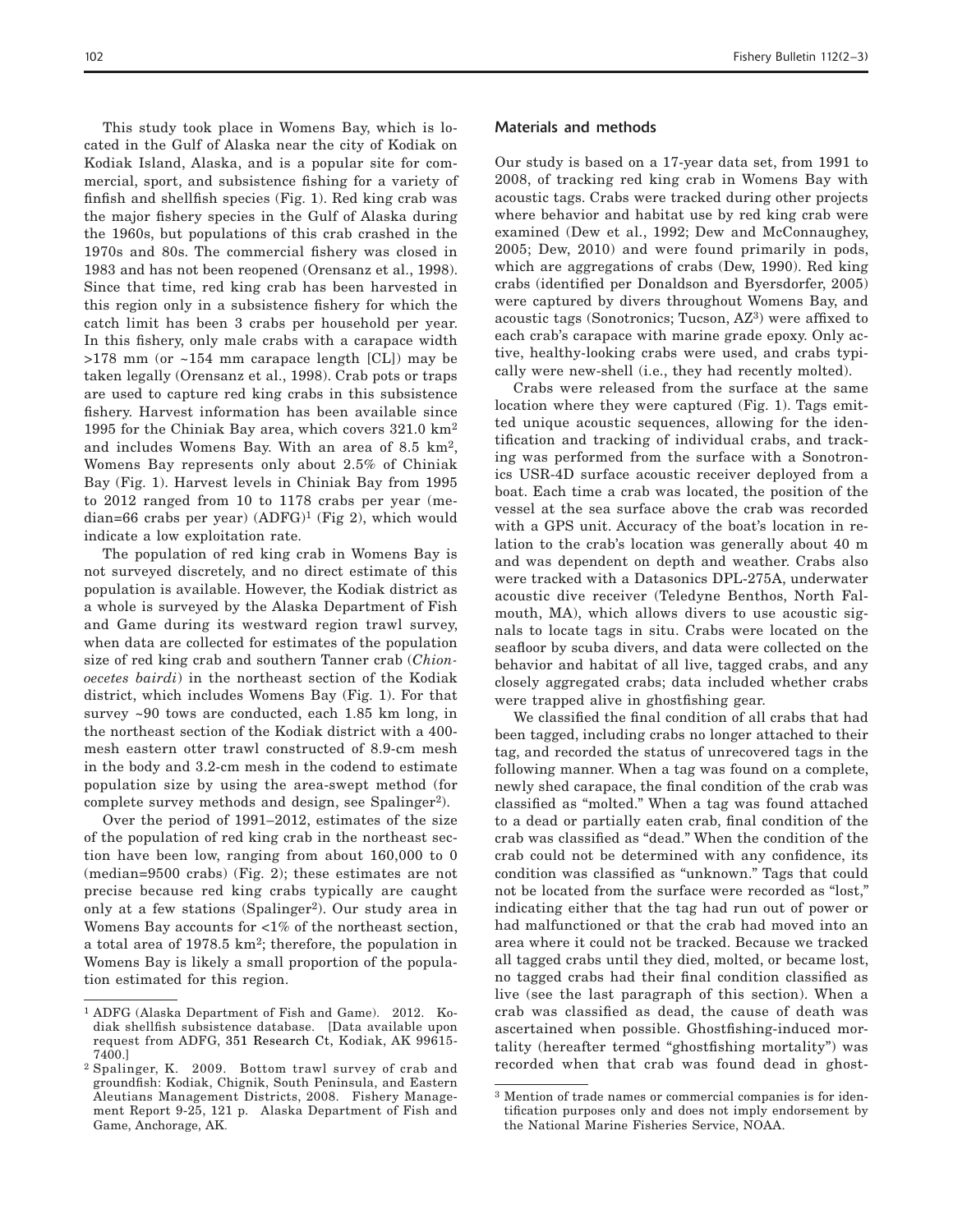

## **Figure 1**

Map showing study area and sites (▲) where tagged red king crabs (*Paralithodes camtschaticus*) were released in Womens Bay, Kodiak Island, Alaska, during this study in association with other projects over the period of 1991–2008: (**A**) Alaska and Kodiak Island, (**B**) the northeast section of the Kodiak district, as defined for the westward region trawl survey of the Alaska Department of Fish and Game, and (**C**) Chiniak Bay. The southwestern portion of the bay is a shallow area where the red king crab does not occur, and no crabs were released there. In Inset A, lines are drawn to indicate Kodiak Island and the northeast section (N.E. section). In Inset B, lines show boundaries of the northeast section (adapted from the Fishery Management Report 09-25 by K. Spalinger published in 2009 by the Alaska Department of Fish and Game) and the rectangle around Chiniak Bay shows the extent of Inset C. In Inset C, the rectangle around Womens Bay shows the extent of the main map

fishing gear. On one occasion, 3 crabs released on the same day all died almost immediately for no apparent reason, and each of these crabs was recorded as a handling-induced mortality (hereafter "handling mortality"). There was no evidence of any latent handling mortality for other crabs in this study. All other causes of death were classified as "other mortality." One tag became detached from its crab because the epoxy failed to adhere to the carapace and was classified as a "tagging failure." Occasionally, surface tracking located a tag that had stopped moving for a long period of time and was not recovered because either it was in an unsuitable diving location or there were other logistical concerns (e.g., ice cover). Such tags were denominated as "derelict." Generally, all tagged crabs were tracked and diver observations were made weekly on a subset of tags, but effort varied with season, weather, and availability of field personnel.

When divers discovered ghost pots, both during this and other projects (effort on other projects varied throughout the study period) in Womens Bay, they made notes that included the type of gear, whether it was found intact or upside down, and the approximate number and species of crabs entangled or entrapped in the gear**.** Documentation of whether the pot was upside down is important because Dungeness pots have legally mandated biodegradable release mechanisms on their tops (ADFG4), making release ineffective if the

<sup>4</sup> ADFG (Alaska Department of Fish and Game). 2011. Shellfish gear requirements. Accessed September 2011. http:// www.adfg.alaska.gov/index.cfm?adfg=personalusebyareasout heastGear.main.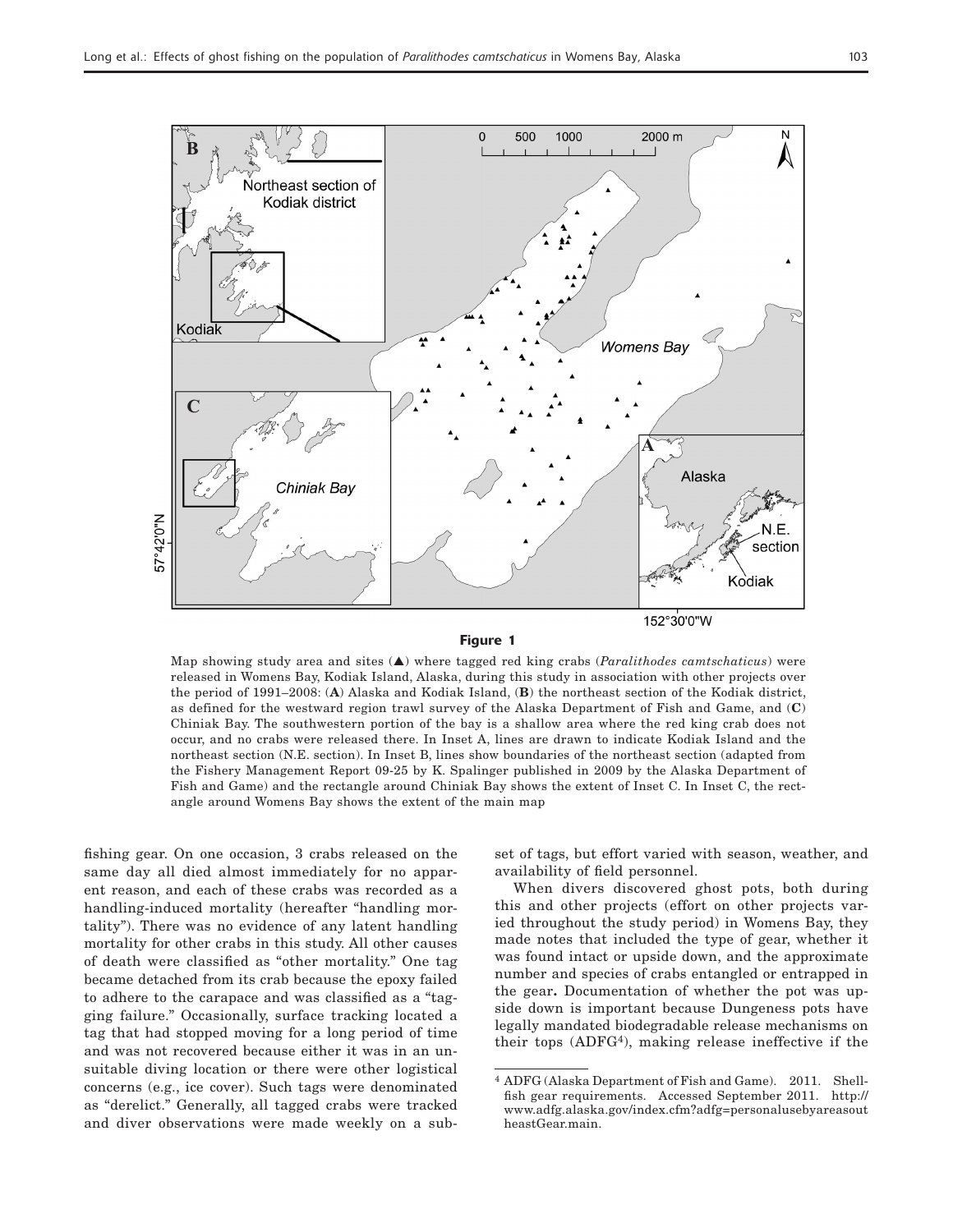

Population size and harvest levels for red king crab (*Paralithodes camtschaticus*) in 1991–2012. Population size (in thousands of individuals) is for the northeast section of the Kodiak district, as defined for the westward region trawl survey of the Alaska Department of Fish and Game, and harvest levels are for Chiniak Bay. The study area, Womens Bay, is part of Chiniak Bay, which is in turn part of the northeast section of Kodiak district (Fig. 1). Data used in this graph came from Alaska Department of Fish and Game reports on bottom trawl surveys of crabs and groundfishes conducted in 1991–2012: Technology Fishery Reports 93-16, 93-17 and Regional Information Report 4K95-1 by D. Urban, and Fishery Management Reports 05-48 and 13-27 by K. Spalinger.

pot is flipped over. Field personnel made observations on both ghost and actively fishing pots to determine the likely causes of pot loss in Womens Bay. Divers routinely disabled all ghost pots that they discovered, rendering them incapable of catching animals, and they released all trapped animals.

We assessed the effects of ghost fishing on the population of red king crab in Womens Bay by modeling the rate of tag loss. We assumed, on the basis of hundreds of hours of in situ observations during which we did not see any differences in behavior between tagged and untagged crabs, that tagged animals were representative of the population (except in cases of handling mortality, which we quantified and explicitly corrected for) and that tagging did not change behavior (Pollock et al., 1991). In particular, in the context of this study, we assumed that tagged crabs did not suffer higher natural or fishing mortality, that they did not molt at a higher rate, and that they were no more likely to enter a crab pot than were untagged crabs. Given these assumptions, the mortality rate of the population as a whole would be similar to the calculated mortality rates of tagged crabs (Pollock et al., 1991; Lambert et al., 2006).

As part of our determination of mortality rates, we estimated the number of days between the release date and date of final condition (e.g., the day a crab molted or died). If a tag had been located from the surface at the same position several times, then a dive was performed to determine the final condition of a crab. In most of these cases, we used the date from the second time the crab was located at that same position as the estimated date of final condition. When the time between the surface locations was greater than a month, the date half-way between them was used. If there was no indication that the crab had remained in the same location for a length of time (fewer than 2 surface observations at the same location), we used the day of the final dive observation as the end date.

We fitted the data using maximum likelihood to an exponential loss model assuming a binomial distribution such that

$$
P = e^{-rt},
$$

where  $P =$  the probability that a tagged crab molted, died, or was lost;

- *r* = the instantaneous loss rate; and
- $t =$  the time in days.

We calculated the loss rate due to each cause (i.e., molting, ghostfishing mortality, handling mortality, or tag detachment, other mortality, and tag malfunction) with the proportional number of crabs in each category. For example, the rate of mortality from ghost fishing was calculated as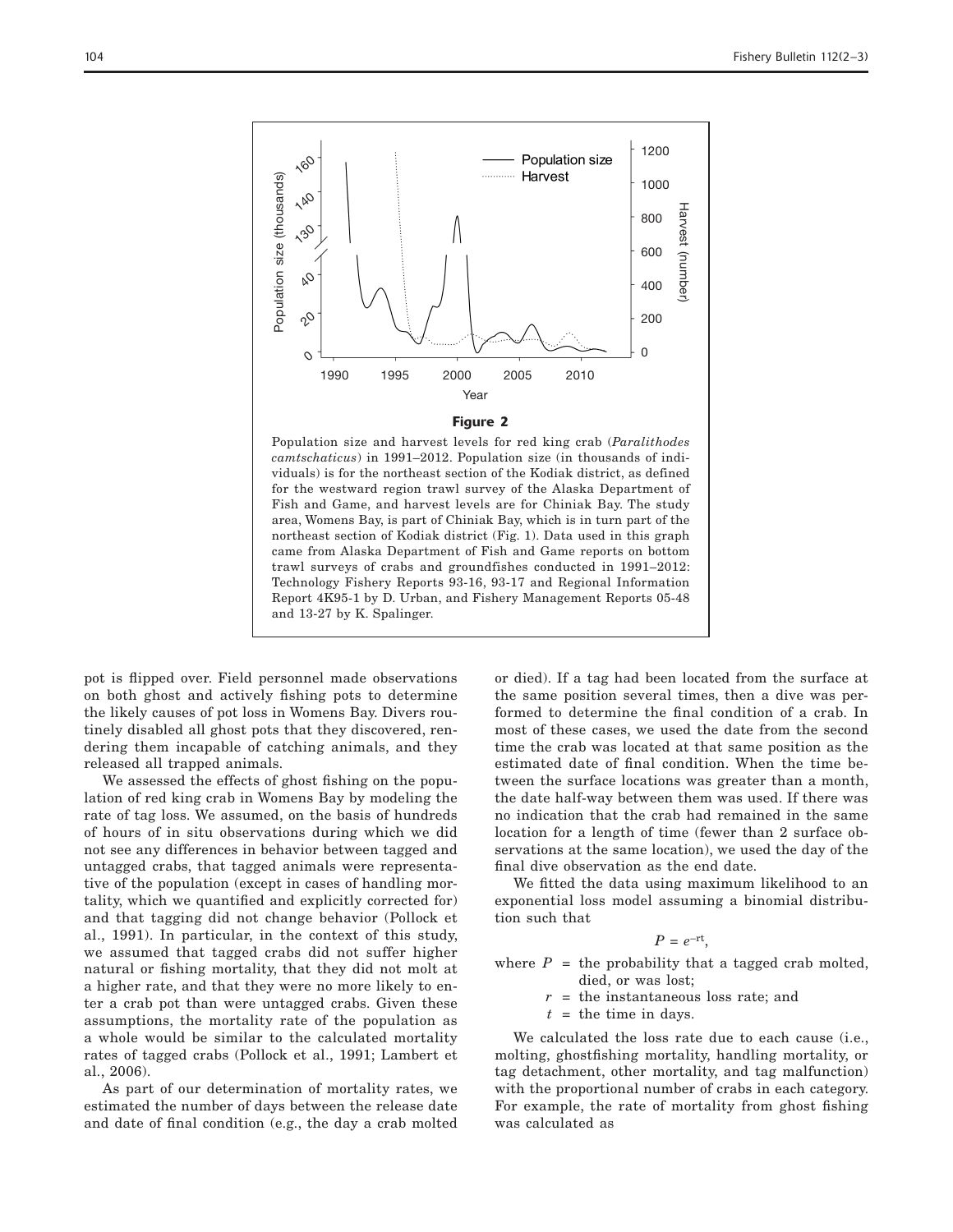### $r_{\text{GF}} = rp_{\text{GF}}$ ,

where  $r_{\text{GF}}$  = the rate of crab loss due to ghost fishing;

 $r =$  the overall loss rate calculated above; and  $p_{\text{GF}}$  = the proportion of crabs in this study that

died from ghost fishing.

We assumed that tagged crabs with a condition classified as "unknown" had either died from causes other than ghost fishing (e.g., fishing mortality and poaching) or had molted. Additionally, we assumed that crab with tags classified as "derelict" had died from causes other than ghost fishing, had molted, or had been killed in ghostfishing gear. Therefore, we divided the crabs with unknown conditions or derelict tags into categories on the basis of the relative observed frequency of each cause of mortality. Tags classified as lost were kept as a separate category because no data on what happened to the tag were available.

Divers found 20 tagged crabs and hundreds of closely aggregated crabs alive in intact ghost pots and released them. In most cases, it was not possible to record the numbers of untagged live crabs released by divers because of the large numbers of those crabs and because visibility was greatly limited by silt disturbed from pot handling; therefore, only rough estimates were made. Two of the tagged crabs that were released later died in another crab pot. Given the length of time the crabs were likely in the pots, it is unlikely that many of these crabs would have escaped alive (High and Worlund, 1979).

To estimate an upper and lower limit for the mortality rate of crabs from ghost fishing in the absence of diver interference, we calculated the loss rates with the assumption that none of the crabs released from pots would have died (conservative estimate) and with the assumption that all of them would have died (upper estimate). For the conservative estimate, we used the date the crab died, molted, or was lost after having been released as the date of the final condition. For the upper estimate, we classified the crab as a "ghostfishing mortality" and used the date the crab was released from the pot as the date of the final condition of the crab, as if the crab had been found dead in the pot. We performed a logistic regression, using sex as a factor and CL as a covariate, to examine whether size or sex of a crab made it more likely that it would be caught or killed in ghostfishing gear.

# Results

The size of tagged crabs ranged from 42 to 162 mm CL (mean=100 mm CL). Of the 192 crabs tagged over the course of multiple studies, 90 were female and 102 were male. The number of crabs tagged each year ranged from 2 (in 2007 and 2008) to 20 (in 1996) and averaged 11 crabs per year. Crabs were tracked for an average of 147 days and a maximum of 468. The total number of observations on tagged crabs was 3300. Molting was

### **Table 1**

Final conditions determined in this study for the 192 red king crabs (*Paralithodes camtschaticus*) or their tags that were tracked by acoustic tagging in association with other projects over the period of 1991–2008 in Womens Bay, Kodiak Island, Alaska. "Molted" means the tagged crab molted. "Unknown" means the tag was recovered by divers but it could not be determined if the tagged crab had molted or died. "Lost" means the tag could not be located from the surface. "Derelict" means the tagged crab either molted or died as evidenced by the fact the tag stopped moving but the condition was not determined by diving. "Other mortality" means the tagged crab died from a cause other than ghost fishing. "Ghostfishing mortality" means the tagged crab died in ghostfishing gear. "Handling mortality" means the tagged crab died as a result of the tagging process. "Tag failure" means the tag failed to adhere to the tagged crab's carapace.

| Final condition        | Number | Percentage |  |
|------------------------|--------|------------|--|
| Molted                 | 76     | 39.6       |  |
| Unknown                | 48     | 25.0       |  |
| Lost                   | 22     | 11.5       |  |
| <b>Derelict</b>        | 16     | 8.3        |  |
| Other mortality        | 13     | 6.8        |  |
| Ghostfishing mortality | 13     | 6.8        |  |
| Handling mortality     | 3      | 1.6        |  |
| Tag failure            |        | 0.5        |  |

the most common final condition of a tagged crab, followed by unknown condition (Table 1). Three crabs migrated out of Womens Bay during the project, but they were tracked and their final condition was determined as was done for all other tagged crabs. Thirteen crabs died in ghostfishing gear, and 13 more crabs had other sources of mortality.

Known sources of mortality included predation by sea otters (3 crabs) and an octopus (1 crab) and likely poaching by humans (the tags of 2 crabs below the legal-size limit were returned to researchers with implausible stories about how the tags were obtained). Legal fishing did not account for a single mortality of a tagged crab during this study. Of the 13 crabs that died in ghostfishing gear, 12 crabs were caught in ghost pots and 1 crab was found in a ghost gill net. As for all the crabs caught in ghostfishing gear and released alive by divers, they all were found in the same type of gear: ghost pot.

Crabs that died in ghostfishing gear ranged from 69 to 160 mm CL and included 4 ovigerous females. Crabs caught and released by divers ranged from 66 to 141 mm CL and included 5 ovigerous females. One difference between the crabs that died and the crabs that were released was the number of days between the time when the crab was caught in the trap (as estimated from surface tracking) and the time when a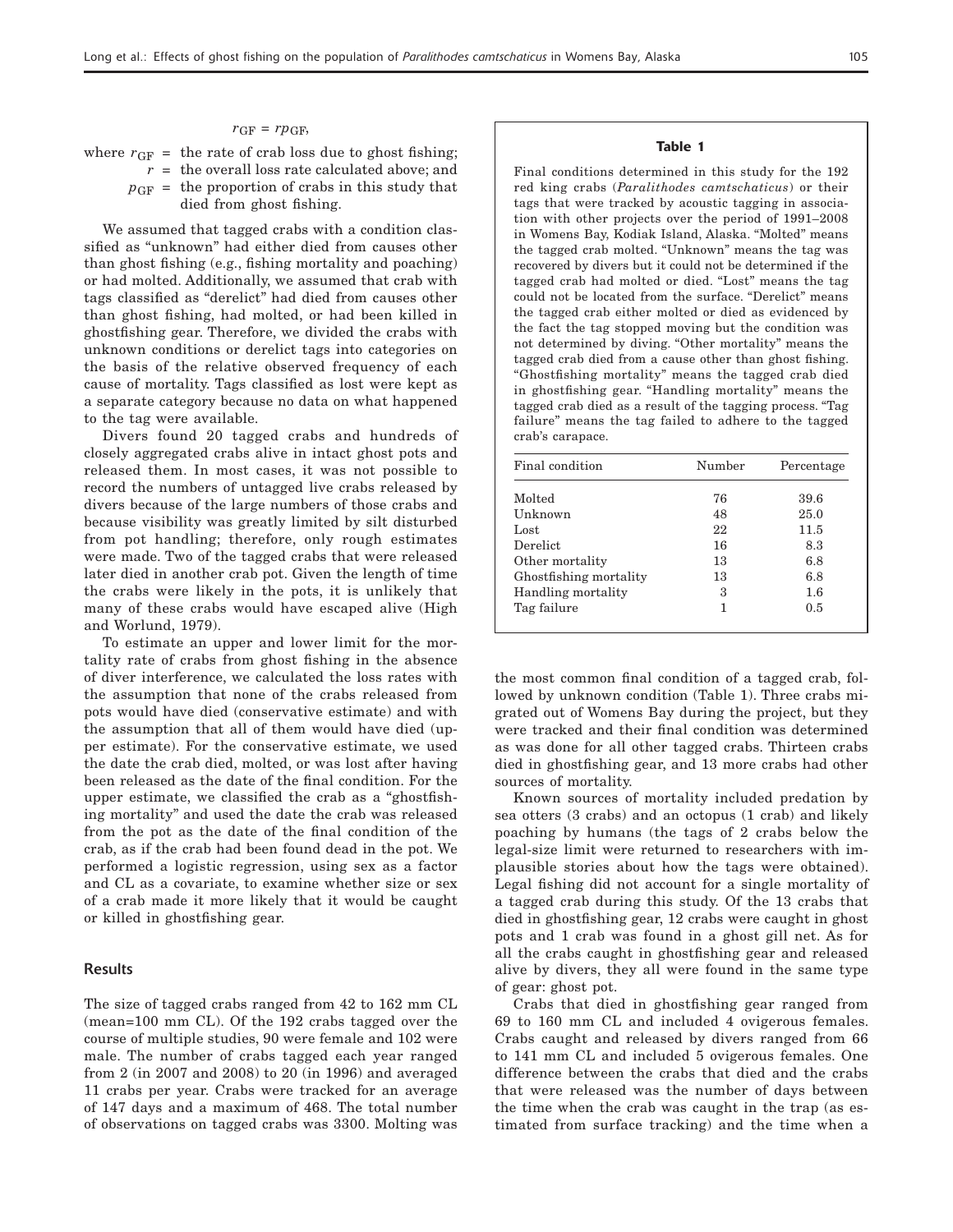| Table 2                                                                                                                                                                                                                                                                                                                                                                                    |                 |                  |                             |                          |                      |  |  |  |
|--------------------------------------------------------------------------------------------------------------------------------------------------------------------------------------------------------------------------------------------------------------------------------------------------------------------------------------------------------------------------------------------|-----------------|------------------|-----------------------------|--------------------------|----------------------|--|--|--|
| Types of ghost pots found in Womens Bay, Kodiak Island, Alaska, by divers over the period of<br>1991–2008 and classification according to whether a pot was still intact and whether it was found<br>upright or upside down. "Unknown" indicates that the type of pot could not be assessed. "Un-<br>known condition" indicates that the divers could not determine if the pot was intact. |                 |                  |                             |                          |                      |  |  |  |
| Type                                                                                                                                                                                                                                                                                                                                                                                       | Number<br>found | Number<br>intact | Percentage<br>intact $(\%)$ | No. found<br>upside-down | Unknown<br>condition |  |  |  |
| Dungeness                                                                                                                                                                                                                                                                                                                                                                                  | 70              | 46               | 66                          | 8                        | $\overline{2}$       |  |  |  |
| Webbed                                                                                                                                                                                                                                                                                                                                                                                     | 42              | 30               | 71                          | 2                        | 2                    |  |  |  |
| Home made                                                                                                                                                                                                                                                                                                                                                                                  | 20              | 10               | 50                          | 2                        |                      |  |  |  |
| Store bought                                                                                                                                                                                                                                                                                                                                                                               |                 | 3                | 43                          |                          | $\overline{2}$       |  |  |  |
| Unknown                                                                                                                                                                                                                                                                                                                                                                                    | 4               | $\Omega$         | 0                           | $\Omega$                 | $\overline{2}$       |  |  |  |
| Total                                                                                                                                                                                                                                                                                                                                                                                      | 143             | 89               | 62                          | 13                       | 9                    |  |  |  |

dive was performed. The amount of time crabs spent in the trap averaged 38 (standard deviation [SD] 23 days) for crabs that died and 10 (SD 8 days) for crabs that were alive when released. The red king crab accounted for the majority of the organisms found in crab pots. Rarely found species included sculpins (*Myoxocephalus* spp*.*), southern Tanner crab, and Dungeness crab (*Metacarcinus magister*; *sensu* Schram and Ng, 2012).

Over the study period in Womens Bay, divers located 143 pots, of which 60 were found during the tracking of tagged crabs and 83 were found during other projects (Table 2). Of these pots, about half were Dungeness crab pots, which have the shape of a squat cylinder and a frame of steel covered with a mesh of stainless steel. Steel-frame pots, which are large, commercial-

size pots with steel frames constructed in the shape of a pyramid, cone, or rectangle and which are covered in webbing that is usually made of nylon, were the next most frequently encountered type of pot, followed by homemade pots. Only a few sport pots, which are smaller, light-weight pots that are commercially produced and easily retrievable by hand, and pots of unknown type were found. Of the crab pots that were encountered, 62% were intact, indicating that those pots lacked a biodegradable release and were capable of ghost fishing. Additionally, other than the Dungeness crab pots, most of the pots lacked escape rings. Likely reasons for pot loss, determined on the basis of field observations, included release of a pot after a line was cut by boat propellers; entanglement of a pot in lines that were dragged by commercial barge towing bridals, sinking of a float due to biofouling on the lines, and breakage of a line by ice.

The conservative estimate of the overall rate of loss of tagged crabs from all sources, including sources of mortality, was about 10% less than the upper estimate; however, the upper estimate of the predicted mortality rate from ghost fishing was nearly 300% higher than the conservative estimate of the predicted mortality rate from ghost fishing (Table 3). Other sources of loss did not vary substantially between the 2 estimates. Overall annual mortality estimated from tagging data ranged from 40% to 56% for the conservative and upper estimates (Fig. 3). Using the calculated rate of mortality of tagged crabs in Womens Bay and applying it to the whole population of red king crab in this bay, we estimated that ghost fishing killed between 16% and 37% of the population per year, according to our conservative and upper estimates (Fig. 3).

### **Table 3**

Instantaneous loss rates for tagged red king crabs (*Paralithodes camtschaticus*) and tags in Womens Bay, Kodiak Island, Alaska, during the period of 1991–2008. The conservative estimate for ghostfishing mortality was determined on the basis of counts of crabs that died in ghostfishing gear. For the upper estimate, we assumed that all crabs caught in ghost-fishing gear and released by divers would have died. The estimate for experimental error includes handling mortality and tags that fell off crabs. The "All" category represents all sources of crab loss and is the parameter fitted by the exponential decay model (see the model in the *Materials and methods* section of the text for details). Standard errors of the mean are presented in parentheses.

|                        | Loss rate $(days^{-1})$ |                  |  |  |
|------------------------|-------------------------|------------------|--|--|
| Source of loss         | Conservative            | Upper            |  |  |
| All                    | 0.00709(0.00003)        | 0.00782(0.00004) |  |  |
| Molting                | 0.00476(0.00017)        | 0.00466(0.0003)  |  |  |
| Ghostfishing mortality | 0.00056(0.00007)        | 0.00147(0.00023) |  |  |
| Other mortality        | 0.00081(0.00017)        | 0.00075(0.00017) |  |  |
| Lost tag               | 0.00081(0.00016)        | 0.00077(0.00017) |  |  |
| Experimental error     | 0.00015(0.00024)        | 0.00016(0.00008) |  |  |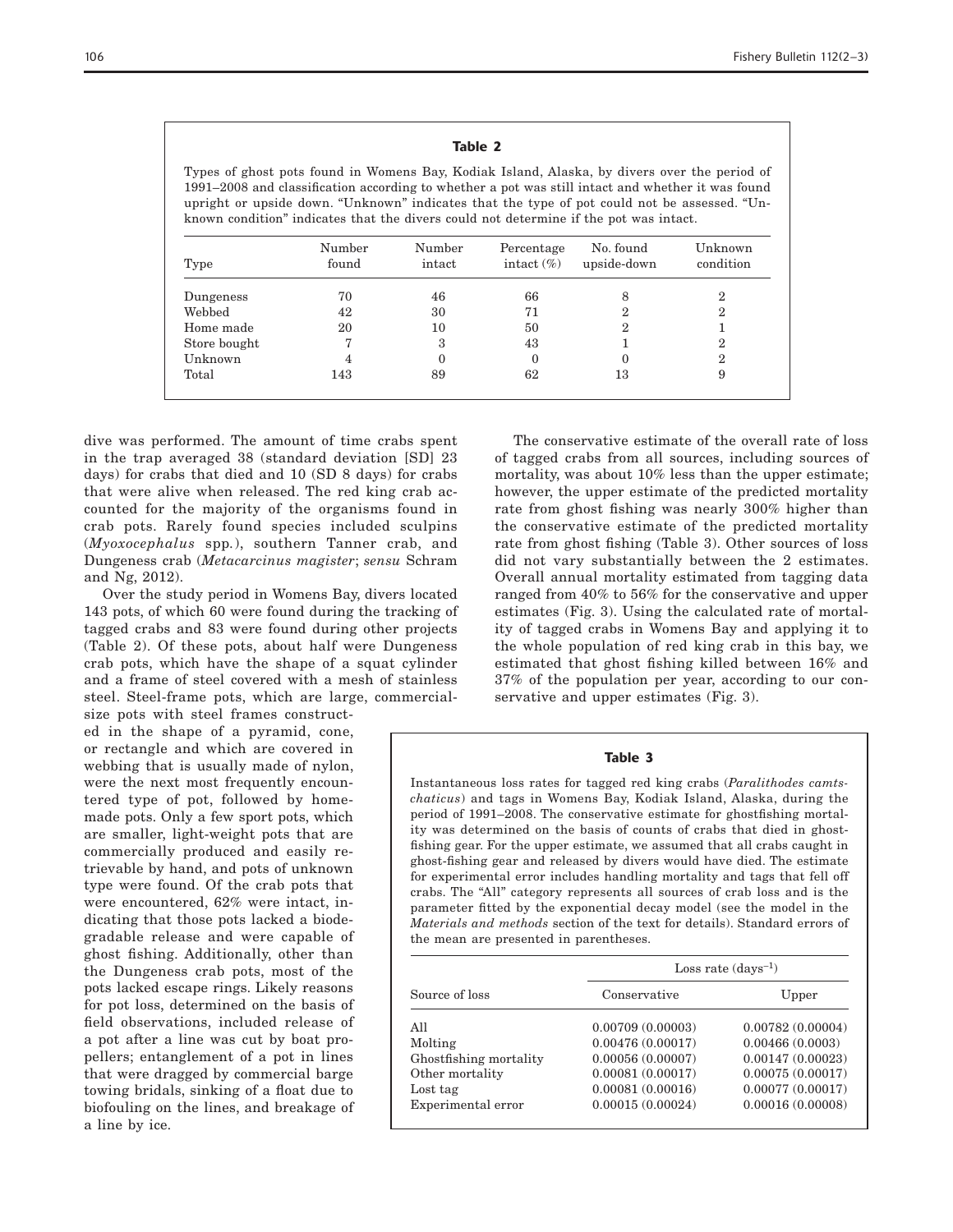Logistic regression revealed that neither size nor sex affected the probability of a tagged crab being killed or caught in ghostfishing gear, although there was a nonsignificant trend  $(P=0.055;$  Table 4) for larger  $(>140)$ mm CL) tagged crabs than for the smallest (40–60 mm  $CL$ ) crabs to be killed in ghostfishing gear; however, this trend may be driven by the low number of crabs tagged in the smallest and largest size categories (Table 4, Fig. 4). Because we did not observe any ghostfishing mortality for crabs with CL ≤60 mm, we restrict our inference about the effect of ghost fishing at the population level to crabs with CL >60 mm. Although our data suggest that the ghostfishing mortality rate for the largest crabs (>140 mm CL; this size category includes legal-size crabs) is higher than our average rate for crabs of all sizes, we take the conservative approach by applying a constant rate of ghostfishing mortality to all crabs >60 mm CL because of our lower sample size for crabs in the largest size category.

## **Discussion**

The 17-year data set used in our study allowed us to estimate the effect of ghost fishing on a local population of red king crab. The results of this study indicate that ghost fishing in Womens Bay was responsible for more mortality of red king crabs with CL >60 mm than any other single observed cause of mortality observed during our study. Indeed, our data provide evidence that the rate of mortality from ghost fishing may be almost double the rate from all other sources of mortality combined (for caveats to this assertion, see the discussion later in this section on mortality associated with molting). These results indicate that ghost fishing has a large, negative effect on the population of red king crab in Womens Bay and that changes in regulations designed to minimize ghost fishing or in their enforcement may be warranted.

Although many studies have quantified the effects of ghost fishing, most estimate the number of animals killed per unit of time (e.g., Breen, 1987; Hebert et al., 2001), the number killed per pot per unit of time (e.g., Bullimore et al., 2001; Al-Masroori et al., 2004; Campbell and Sumpton, 2009), or simply the number of crabs caught per pot (e.g., Stevens et al., 2000; Havens et al., 2008). These studies focus on following or recovering lost gear and examining catches and mortality over time on a local population. However, in scaling up to estimate effects on larger or commercially targeted populations, assumptions or estimates of the number of pots lost and the population size are required. By following the fates of individuals in the Womens Bay population, we could estimate with precision the actual mortality rate at the population level, assuming tags do not alter crab behavior. A drawback of this approach, however, is that it applies only to Womens Bay and is not easily extrapolated to other areas. Still, this problem is one shared by all studies of ghost fishing.



### **Figure 3**

Predicted percent mortality over a year for red king crab (*Paralithodes camtschaticus*) in Womens Bay, Kodiak Island, Alaska. "Overall mortality" is the total mortality from all sources and is the sum of ghostfishing mortality and other mortality. "Ghost fishing" is the percentage of crabs that are killed in ghostfishing gear. "Other mortality" includes all other sources of mortality, including predation and fishing. (**A**) Conservative estimates of mortality; only crabs that died in ghostfishing gear were included in estimates of ghostfishing mortality. (**B**) Upper estimates of mortality; all crabs caught in intact ghostfishing gear were included in these estimates of ghostfishing mortality.

Our conservative estimate of ghostfishing mortality is precise, and because of the narrow definition for crabs considered to have died in pots, it represents the absolute minimum effect that ghost fishing had on the population of red king crab in Womens Bay during our study. However, it is likely a large underestimate. Because this study was not originally intended to document the effects of ghost fishing, divers actively decreased the effects of ghost fishing by releasing trapped crabs and disabling ghost pots. How many of the crabs caught in pots would have died is difficult to determine. Although escape rates for red king crabs from intact commercial red king crab pots may be up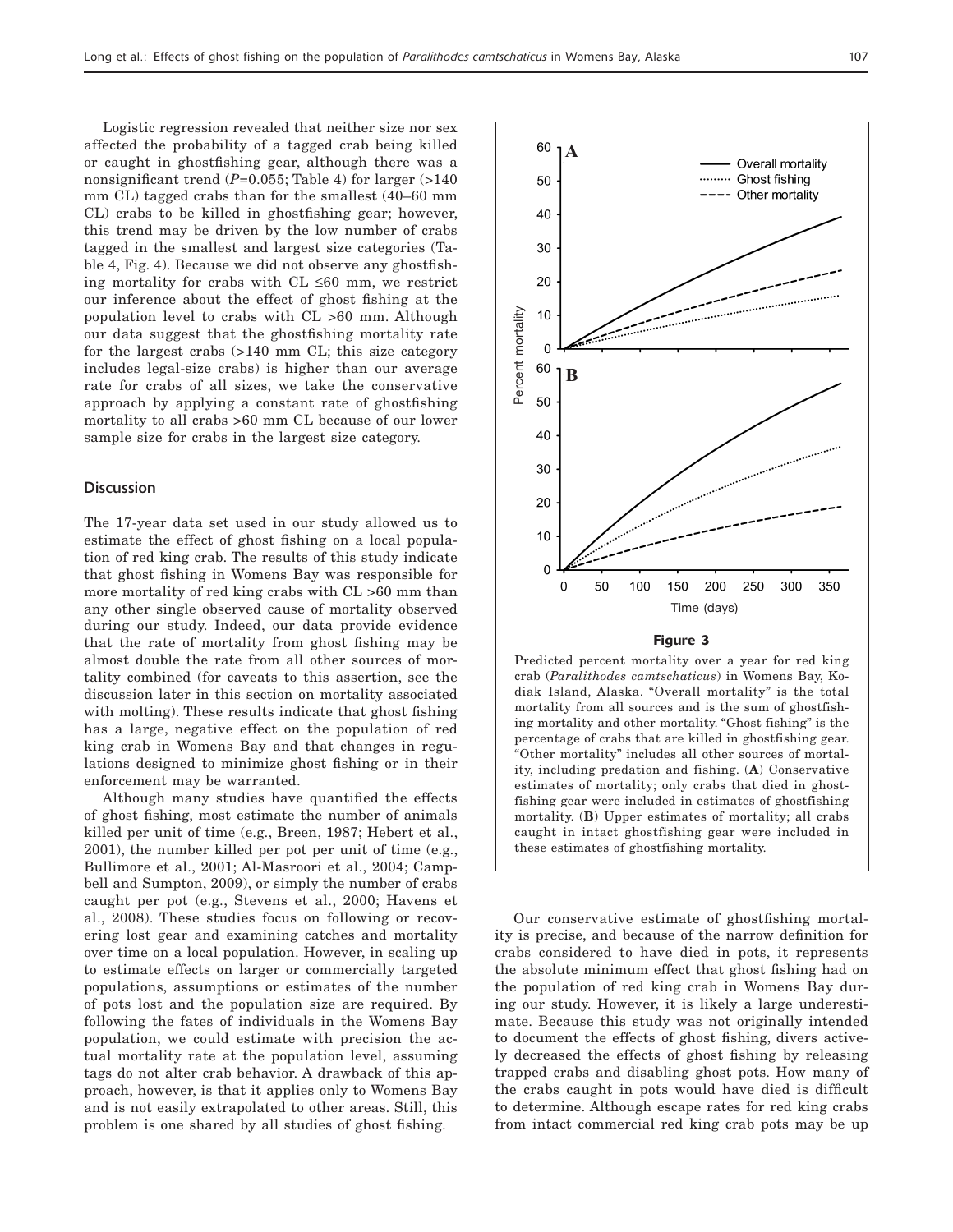## **Table 4**

Results of logistic regression used to examine effects of size (carapace length) and sex on the likelihood of death or capture in ghostfishing gear for red king crabs (*Paralithodes camtschaticus*) in Womens Bay, Kodiak Island, Alaska, during the period of 1991–2008. *Z*=*Z*-score; *P*=probability. "Size" is the carapace length of the crab.

| Estimate | Standard error                       | Z                                           | P     |
|----------|--------------------------------------|---------------------------------------------|-------|
|          |                                      |                                             |       |
| $-4.69$  | 1.30                                 | $-3.61$                                     | 0.000 |
| 0.02     | 0.01                                 | 1.92                                        | 0.055 |
| $-0.22$  | 0.61                                 | $-0.37$                                     | 0.714 |
|          |                                      |                                             |       |
| $-2.57$  | 0.82                                 | $-3.12$                                     | 0.002 |
| 0.01     | 0.01                                 | 0.89                                        | 0.373 |
| 0.63     | 0.40                                 | 1.58                                        | 0.114 |
|          | Crabs that died in ghostfishing gear | Crabs that were caught in ghostfishing gear |       |



## **Figure 4**

Proportion of tagged red king crabs (*Paralithodes camtschaticus*) that died (black bars) or were caught (gray bars) in ghostfishing gear in Womens Bay, Kodiak Island, Alaska, during the period of 1991–2008. Note that no crabs with carapace lengths between 40 and 60 mm were caught or killed. The number above each set of bars represents the total number of crabs in each size category. The line with the long dashes indicates the overall proportion of tagged crabs killed in ghostfishing gear, and the line with the short dashes indicates the overall proportion caught in ghostfishing gear.

to 90% (High and Worlund, 1979) and mortality of crabs trapped in such pots may be no higher than 17% (Godøy et al., 2003), these rates of escape and mortality do not reflect rates for most of the pots in our study because many of the pots observed in our study targeted the Dungeness crab.

Current regulations in Alaska require escape rings on Dungeness crab pots to be 121 mm, smaller than the 159 mm required for red king crab pots (ADFG4), but most of the pots found during our study that were of a type other than the Dungeness crab pot did not have escape rings. Therefore, we would expect much lower escape rates for red king crabs caught in the pots observed in this study. Estimates for mortality rates have been much lower for crabs trapped in red king crab pots than for crabs caught in many other pot types: 31–46% mortality of blue swimmer crabs (*Portunus pelagicus*) in blue swimmer crab pots (Campbell and Sumpton, 2009), 52% of Dungeness crabs in Dungeness crab pots (Breen, 1987), and 95% mortali-

ty of snow crabs (*Chionoecetes opilio*) in snow crab pots (Hebert et al., 2001).

Given the relatively small escape rings of pots designed for much smaller crab species and the absence of escape rings in the pots observed in this study, the majority of red king crabs found trapped in pots likely would have been unable to escape and eventually would have died. Results from our study suggest that red king crabs ≤60 mm CL are less likely to be caught or killed in pots than crabs of other sizes and that crabs >140 mm CL are more likely than crabs ≤140 mm to become trapped or to die in pots; however, these findings were not statistically significant and may have been driven to some extent by small sample sizes for crabs in the largest and smallest size categories. Although smaller crabs probably are more likely to escape from pots (High and Worlund, 1979), our data indicate that crabs >60 mm CL are vulnerable to the types of ghost pots observed in this study.

Escape of red king crabs from pots is asymptotic over time, and the number of crabs escaping levels off at about 8 days (High and Worlund, 1979). We estimated that only 8 of the 20 crabs released from pots had been trapped for less than 8 days. If the remaining 12 crabs had been able to escape, then they probably would have done so before they were rescued. Additionally, divers in this study actively disabled 89 intact pots that would otherwise have continued to ghost fish, likely substantially lowering the effect of ghost fishing in Womens Bay. Given these observations, we believe that the true mortality rate from ghostfishing gear is somewhere between our conservative and upper estimates and is most likely closer to the upper estimate.

Although our estimate of the rate of mortality of red king crabs from sources other than ghost fishing is reasonably precise, it is almost certainly an underestimate because it does not account for mortalities that may occur during molting, which is physiologically stressful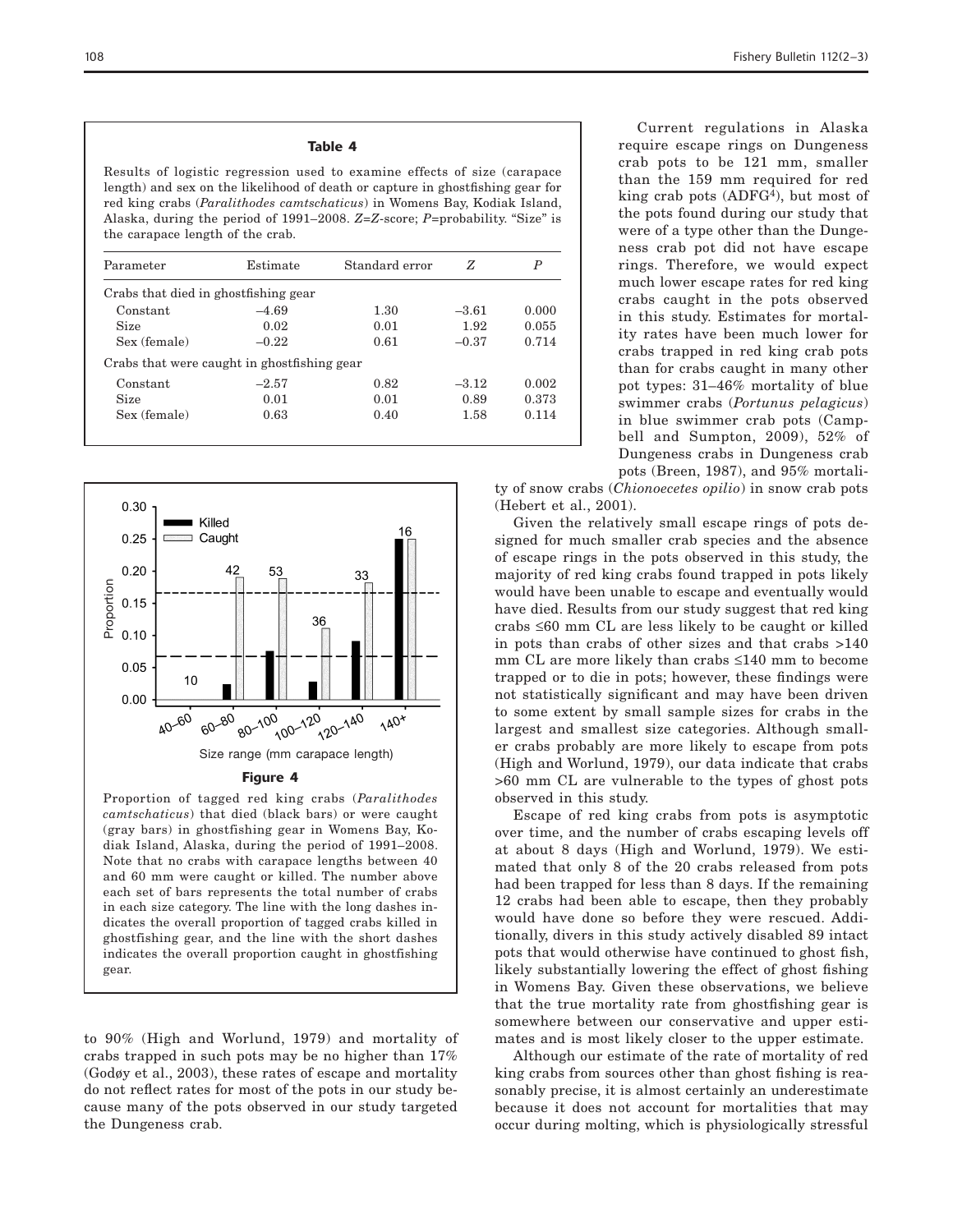for crustaceans (Leffler, 1972), or shortly after molting, when they are particularly vulnerable to predation (Shirley et al., 1990; Ryer et al., 1997; Marshall et al., 2005). However, for the intermolt period of red king crab, our estimate is likely an accurate picture of mortality. Roughly a third of all crabs that died suffered predation, a sixth of them were poached, and the cause of death could not be determined for the remaining half. Ironically, no tagged male crabs of legal size were taken by fishermen in this study; no doubt, zero fishing mortality was due in part to the fact that few legal-size crabs were tagged and to the low fishing mortality for this species in the study area (Fig. 2). During another study in Bristol Bay, instantaneous mortality rates estimated for the red king crab ranged from 0.02 to 1.75 year–1 and most estimates ranged between 0.02 and 1.00 year–1 (reviewed in Zheng, 2005). Our estimates for rates of mortality from sources other than ghost fishing were 0.30 and 0.27 year<sup>-1</sup>, values that fall well within that range.

The estimated mortality rate from ghost fishing is high enough to have a devastating effect on the population of red king crab in Womens Bay. A 60-mm-CL crab is at least 2 years from attaining reproductive maturity (Weber, 1967), and females must brood their eggs for a year after attaining maturity before they can reproduce successfully for the first time (Stevens and Swiney, 2007). Therefore, on the basis of our conservative and upper estimates of ghostfishing mortality (16–37% per year), we estimate, with the assumption that crabs become vulnerable to ghost fishing at a size of 60 mm CL, that 29–60% of male crabs and 41–75% of female crabs were killed in ghostfishing gear before they were able to reproduce for the first time during our study.

To put those high mortality rates in context, the target rate for fishing mortality designed to maintain a healthy stock size in Bristol Bay is <15% of the mature male biomass and only negligible numbers of nontargeted mature female and immature crabs are allowed to be taken as bycatch (Zheng and Siddeek $5$ ). Because the fecundity of females increases more than an order of magnitude with crab size (Swiney et al., 2012), ghost fishing keeps many females from reaching their full reproductive potential by killing them when they are small and have relatively low fecundity; moreover, because ghost fishing indiscriminately removes both immature and mature crabs, including ovigerous females, it compounds its effects as it reduces the reproductive capacity of the local population, as well as the size of the local population itself.

How typical Womens Bay may be among areas in the Gulf of Alaska is unknown. Its proximity to the city of Kodiak makes it a popular site for sport, subsistence, and commercial fisheries. The greater fishing effort and boat traffic in this bay, compared with such activities in other areas, has likely led to a higher rate of fishing gear loss. Additionally, participants in the sport and subsistence fisheries may be less likely to know about or comply with the requirements for escape mechanisms on pots. Supporting this premise, homemade pots found in our study were almost certainly not used for commercial purposes, and their structure was frequently noncompliant with established requirements for escape rings and biodegradable release. Enforcement of regulations in the sport and subsistence fisheries also probably is less stringent than it is in the commercial fishery because there are far fewer commercial fishermen to monitor (who fish with numerous pots per boat) than subsistence fishermen (who fish with few pots per boat). It is likely that other coastal bodies of water with high densities of crabs near population centers in Alaska have similar rates of ghost fishing and that bodies of water farther from human population centers have a lower rate.

If ghost fishing does have the profound effect that is indicated by our data on the population of red king crab in Womens Bay, measures to reduce ghost fishing are warranted. Of the different types of gear, crab pots were the major cause of ghostfishing mortality; in contrast, gill nets were responsible for only one death. Therefore, efforts to reduce ghost fishing on the red king crab should focus on pots (although removing nets may be a priority for other species, such as marine birds [Good et al., 2009; 2010]). Existing ghost pots can be located by side-scan sonar and removed by grappling (Stevens et al., 2000) and their threat eliminated as a result. Removal of ghost pots would be most effective in shallow areas of high fishing intensity, such as Womens Bay.

The observed effects of ice deserve a special note. Womens Bay frequently had a fresh water lens from various freshwater sources (Long, 1972) that can freeze during the winter. Ice embedded pot floats and when the ice broke up, pots were dragged into deeper water, where their float lines were not long enough to reach the surface, or they were dragged into shallow water, where pot owners were not likely to look for them. The strain of being dragged across the bottom of the bay could have caused lines to break. Additionally, tides or wind moved thin sheets of ice that abraded floats and lines and caused them to sink. Ice and boats dragged pots across the bottom of the bay, flipping some of them upside down or partially burying them—outcomes that, in the case of Dungeness crab pots, rendered the escape mechanism, if present, ineffective. If areas affected by ice were closed during months when ice was a concern, the rate of pot loss could be reduced. This closure would not substantially affect fishing because crab pots cannot be checked during times of ice cover.

<sup>5</sup> Zheng , J., and M. S. M. Siddeek. 2010. Bristol Bay red king crab stock assessment in spring 2010. *In* Stock assessment and fishery evaluation report for the king and Tanner crab fisheries of the Bering Sea and Aleutian Islands regions. 2010 Crab SAFE, p. 135-246. North Pacific Fishery Management Council, Anchorage, AK. [Available from http:// www.npfmc.org/wp-content/PDFdocuments/resources/SAFE/ CrabSAFE/CRABSAFE2010.pdf.]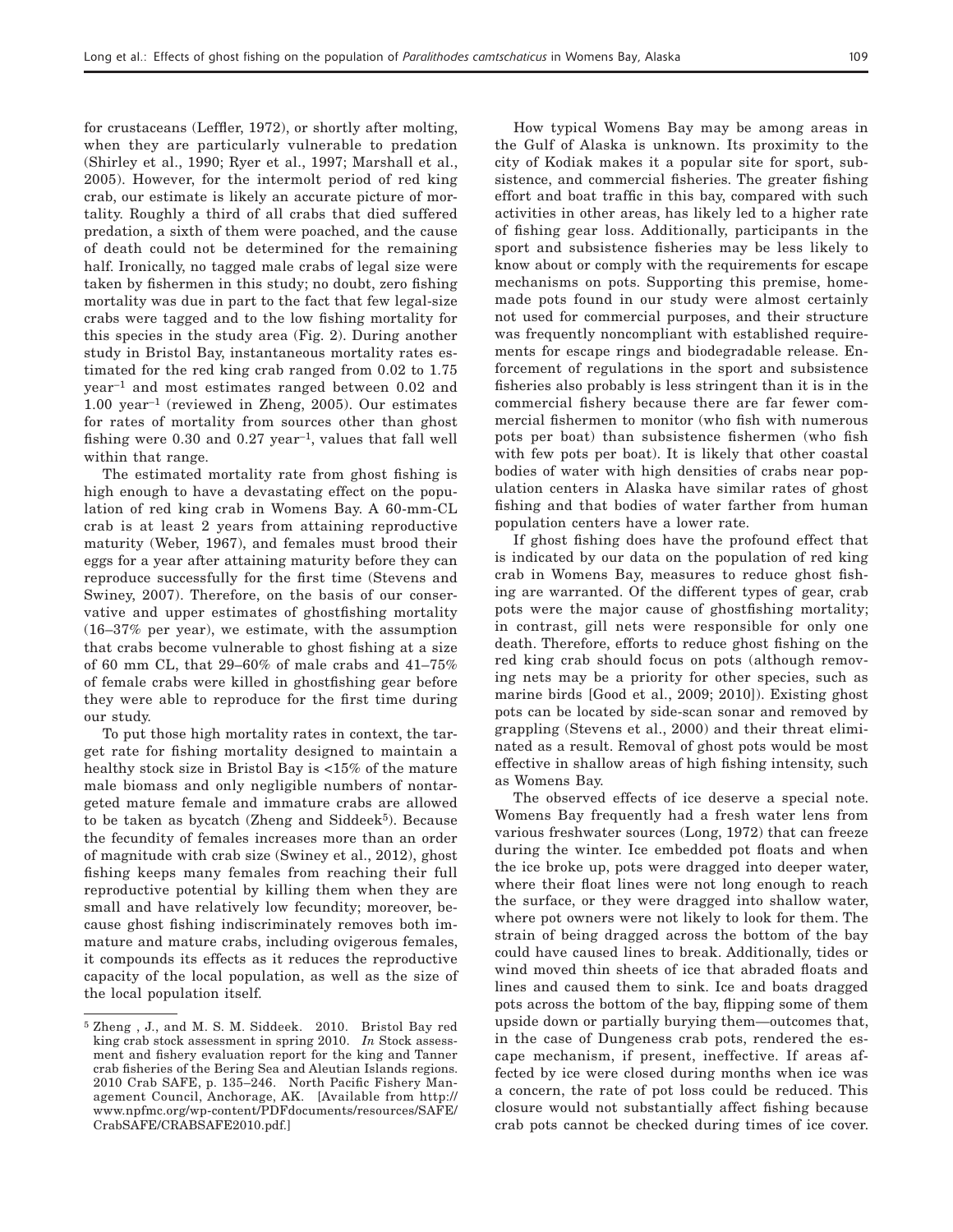Such closures also would reduce the number of pots abandoned and left out long enough to have their floats sunk by marine-fouling organisms.

Current regulations allow the tie-down of a pot lid to be equipped with cotton twine that will decay and release the lid after a length of time  $(ADFG<sup>4</sup>)$ . However, we observed that pots can be flipped upside down when lost, rendering this escape mechanism unworkable. If Dungeness crab pots were required to have a sidewall release as an escape mechanism, this requirement would greatly reduce this problem. To reveal further means of reducing ghost fishing, more experimental work is needed to examine the effectiveness of various release mechanisms for allowing target species and other species to escape pots (Matsuoka et al., 2005).

# **Conclusions**

Ghost fishing is an entirely wasteful source of mortality in aquatic systems. Although lost fishing gear is an inevitable consequence of fishing, it can become a substantial drain on both fished and nonfished species. In Womens Bay, ghost fishing, primarily by crab pots, is a source of mortality that may have a strong negative effect upon the population by killing 16–37% of the population per year. This negative effect could be decreased through implementation of measures to reduce the loss rate of crab pots and to ensure that pots do not continue to fish long after they are lost.

## Acknowledgments

We thank S. Persselin, B. Dew, S. Payne, and B. Stevens for help in tracking and diving on tagged crabs. This article was improved through comments by B. Knoth, J. Long, F. Morado, R. Foy, and 3 anonymous reviewers.

### Literature cited

- Al-Masroori, H., H. Al-Oufi, J. L. McIlwain, and E. McLean. 2004. Catches of lost fish traps (ghost fishing) from fishing grounds near Muscat, Sultanate of Oman. Fish. Res. 69:407–414.
- Baeta, F., M. J. Costa, and H. Cabral.
- 2009. Trammel nets' ghost fishing off the Portuguese central coast. Fish. Res. 98:33–39.
- Breen, P. A.
	- 1987. Mortality of Dungeness crabs caused by lost traps in the Fraser River Estuary, British Columbia. N. Am. J. Fish. Manage. 7:429–435.
	- 1990. A review of ghost fishing by traps and gillnets. *In* Proceedings of the second international conference on marine debris; Honolulu, 2–7 April 1989 (R. A. Shomura and M. L. Godfrey, eds.), p. 571–599. NOAA Tech. Memo. NOAA-TMSWFSC–154.
- Bullimore, B. A., P. B. Newman, M. J. Kaiser, S. E. Gilbert, and K. M. Lock.
	- 2001. A study of catches in a fleet of "ghost-fishing" pots. Fish. Bull. 99:247–253.
- Campbell, M. J., and W. D. Sumpton.
	- 2009. Ghost fishing in the pot fishery for blue swimmer crabs *Portunus pelagicus* in Queensland, Australia. Fish. Res. 95:246–253.

Dew, C. B.

- 1990. Behavioral ecology of podding red king crab, *Paralithodes camtschatica*. Can. J. Fish. Aquat. Sci. 47:1944–1958.
- 2010. Podding behavior of adult king crab and its effect on abundance-estimate precision. *In* Biology and management of exploited crab populations under climate change (Kruse, G. H., G. L. Eckert, R. J. Foy, R. N. Lipcius, B. Sainte-Marie, D. L. Stram, and D. Woodby, eds.), p. 129–151. Alaska Sea Grant College Program, Univ. Alaska Fairbanks, Fairbanks, AK.

Dew, C. B., and R. A. McConnaughey.

- 2005. Did trawling on the brood stock contribute to the collapse of Alaska's king crab? Ecol. Appl. 15:919–941.
- Dew, C. B., P. A. Cummiskey, and J. E. Munk.
- 1992. The behavioral ecology and spatial distribution of red king crab and other target species: implications for sampling design and data treatment. *In* Proceedings of the international crab rehabilitation and enhancement symposium; Kodiak, AK (L. White and C. Nielsen, eds.), p. 39–67. Fisheries Rehabilitation, Enhancement and Development Division, Alaska Department of Fish and Game, Juneau, AK.

Donaldson, W., and S. Byersdorfer.

- 2005. Biological field techniques for lithodid crabs. Alaska Sea Grant College Program Report AK-SG-05-03, 82 p. Univ. Alaska Fairbanks, Fairbanks, AK.
- Erzini, K., L. Bentes, R. Coelho, P. G. Lino, P. Monteiro, J. Ribeiro, and J. M. S. Goncalves.
	- 2008. Catches in ghost-fishing octopus and fish traps in the northeastern Atlantic Ocean (Algarve, Portugal). Fish. Bull. 106:321–327.
- Gerrodette, T., B. K. Choy, and L. M. Hiruki.
	- 1990. An experimental study of derelict gillnet fragments in the central Pacific Ocean. *In* Proceedings of the second international conference on marine debris; Honolulu, 2–7 April 1989 (R. A. Shomura and M. L. Godfrey, eds.), p. 600–614. NOAA Tech. Memo. NOAA-TMSWFSC-154.
- Godøy, H., D. M. Furevik, and S. Stiansen.
	- 2003. Unaccounted mortality of red king crab (*Paralithodes camtschaticus*) in deliberately lost pots off northern Norway. Fish. Res. 64:171–177.
- Good, T. P., J. A. June, M. A. Etnier, and G. Broadhurst. 2009. Ghosts of the Salish Sea: threats to marine birds in Puget Sound and the Northwest Straits from derelict fishing gear. Mar. Ornithol. 37:67–76.
	- 2010. Derelict fishing nets in Puget Sound and the Northwest Straits: patterns and threats to marine fauna. Mar. Pollut. Bull. 60:39–50.
- Havens, K. J., D. M. Bilkovic, D. Stanhope, K. Angstadt, and C. Hershner.
	- 2008. The effects of derelict blue crab traps on marine organisms in the lower York River, Virginia. N. Am. J. Fish. Manage. 28:1194–1200.